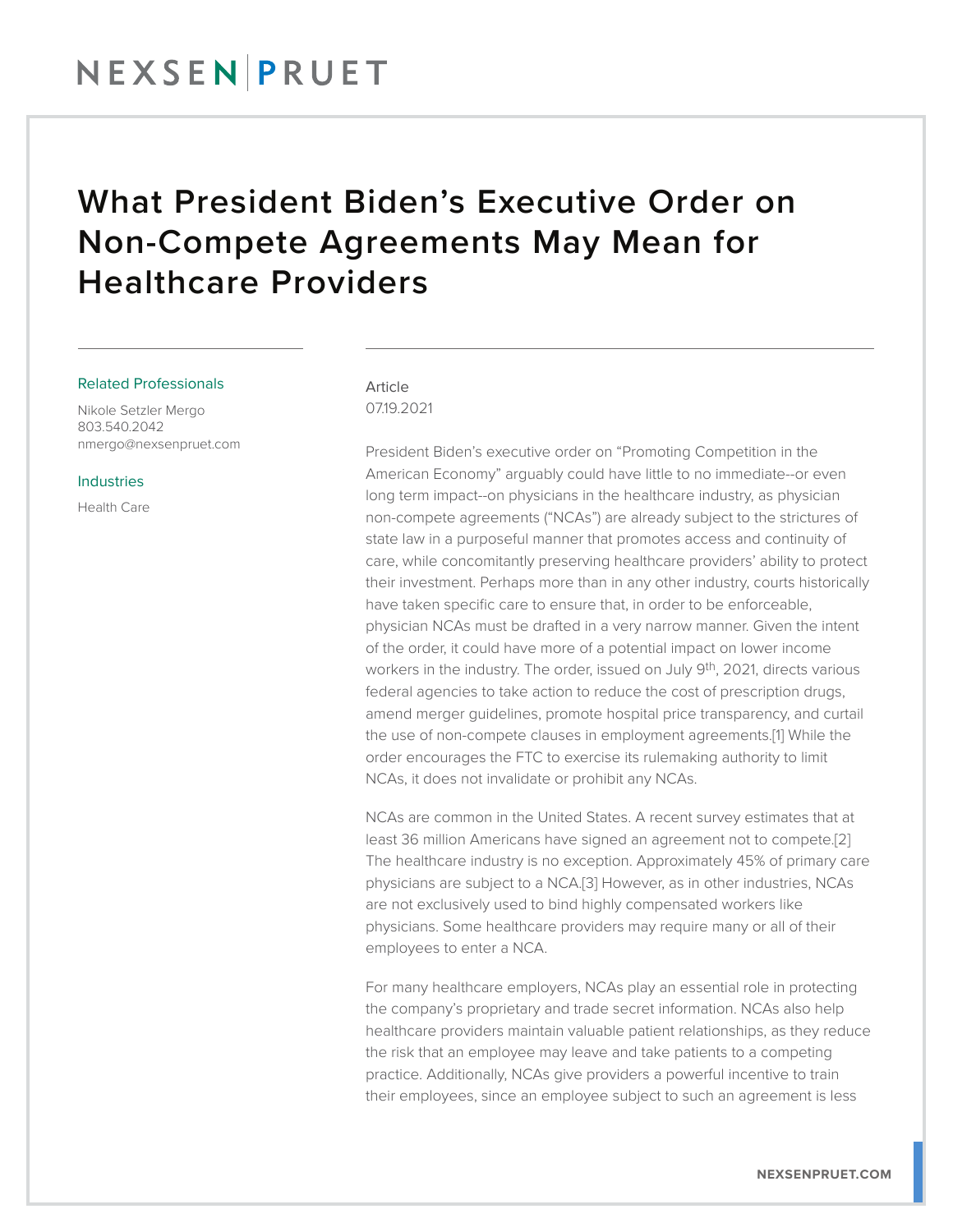### NEXSENPRUET

likely to abandon the practice to work for a competitor. NCAs may also be mutually beneficial for physicians, executives, and healthcare providers. NCAs have been linked to higher salaries for physicians and increased revenue for hospitals and practice groups.[4]

Currently, while North and South Carolina restrict the enforceability of physician NCAs, both states have upheld NCAs that are narrowly tailored. In North Carolina, to be enforceable, a non-compete agreement must be 1) written, 2) part of an employment contract, 3) supported by reasonable consideration, 4) reasonable with respect to time and territory, and 5) not counter to public policy.[5] Although NCAs with physicians are indeed enforceable,[6] they are carefully scrutinized.[7] If enforcement of a physician's covenant not to compete "would create a substantial question of potential harm to the public health," it will not be enforced.[8] Under South Carolina law, to be enforceable NCAs must be 1) supported by valuable consideration, 2) necessary to protect a legitimate interest of the employer, 3) reasonably limited with respect to duration and geographic limitation, 4) not unduly burdensome on the employee's ability to earn a living, and 5) reasonable from a public policy perspective.[9] Covenants not to compete are disfavored and "are strictly construed against the employer."[10] Nonetheless, NCAs may still be enforced against physicians so long as they satisfy the foregoing elements.[11]

Accordingly, to support the best argument for enforceability, NCAs for physicians should include elements of narrowly tailored territorial limitations (often tethered to the physician's respective geographic area), restrictions to the physician's area of practice or specialty, and time limits. Additionally, provisions that afford physicians the option to practice in violation of the NCA, so long as they pay a predetermined sum to their employer, are also enforceable under South Carolina law.[12] Such provisions support public policy considerations of fairness, as they simultaneous protect the interests of a physician in continuing to practice, as well as the interests of employers seeking to avoid damages incurred by a physician's sudden departure.

President Biden's order has several implications for the future viability of NCAs in healthcare. The order does not compel the FTC to issue any rules, but the President's encouragement makes inaction unlikely. It is uncertain whether the FTC will attempt to issue an outright prohibition on NCAs or take a more measured approach. However, the order directs the FTC to *curtail unfair use* of non-compete clauses, not eliminate them entirely.[13] Accordingly, the FTC should likely focus its efforts on curtailing enforcement of NCAs against workers with lower income or levels of educational attainment. Eleven states have already instituted similar prohibitions on NCAs, further increasing the likelihood of harmonious action.

The scope of the FTC's action may determine the likelihood of a challenge to a prohibition on NCAs. If the FTC issues a rule that only prohibits NCAs for lower income workers, the rule may be less susceptible to a challenge. For example, many of the considerations that motivate healthcare providers to pursue NCAs (like the protection of patient relationships or proprietary information) are not as compelling when applied to mid or lower-level employees on the organizational chart. Consequently, a rule that only impacts NCAs for such employees may be more defensible. Conversely, a rule banning NCAs for all workers would almost certainly be challenged. Healthcare employers often have legitimate reasons for pursuing NCAs (especially with highly compensated employees and those closest to the patient relationship) and NCAs entered into for an illegitimate or unfair purpose are already generally unenforceable.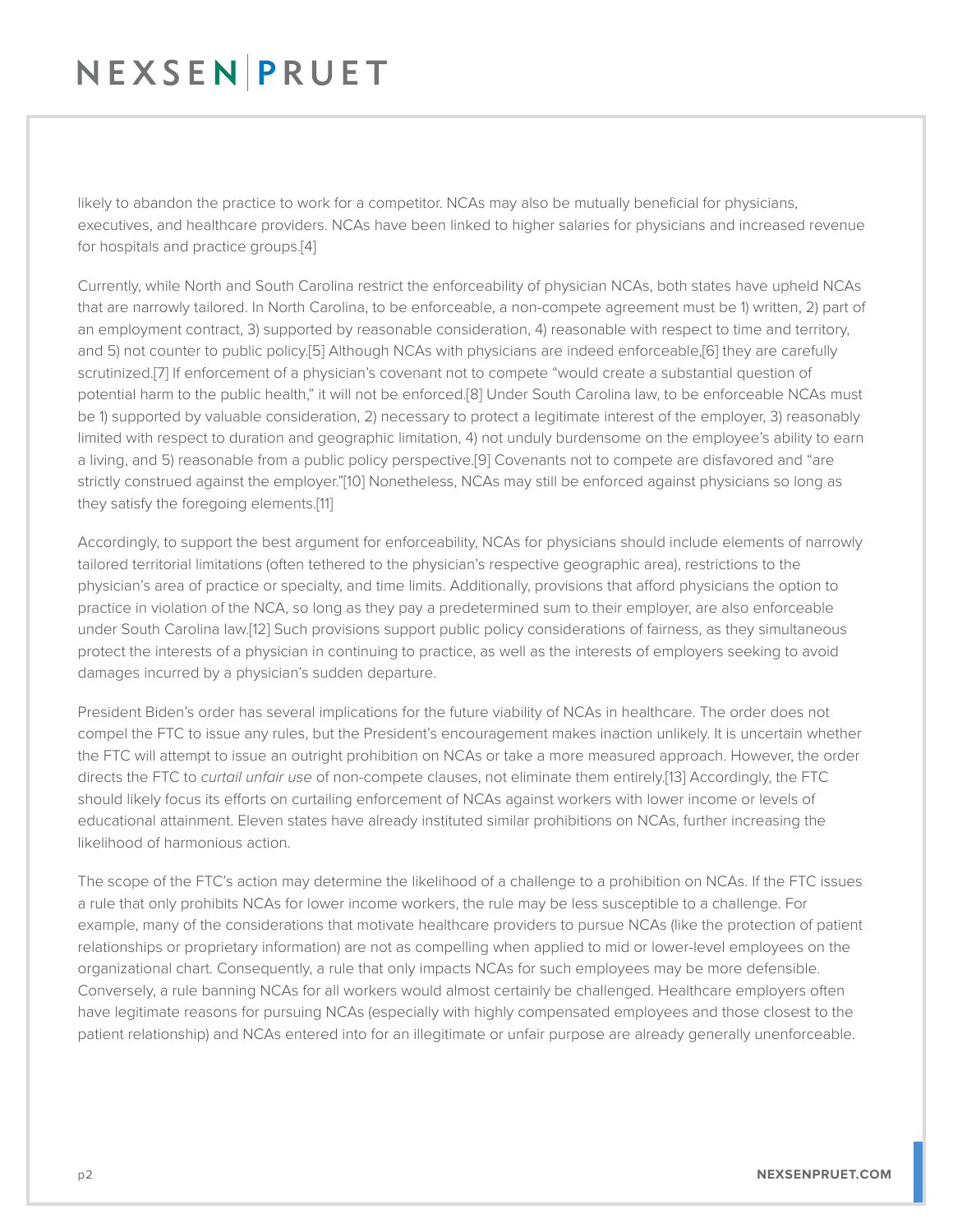## NEXSENPRUET

Furthermore, it is unclear whether the FTC possesses authority to issue rules that supplant State law governing NCAs. NCAs have traditionally been subject to state by state regulation, rather than a federal standard. When the FTC held a public workshop discussing NCAs in 2020, it solicited opinions from interested parties that would help it examine the legal and empirical justifications for an FTC rule restricting NCAs.[14] The FTC specifically asked interested parties to identify potential statutory authority that would enable it to issue a rule on NCAs.[15] The American Medical Association responded to the request with a comment that advised against the FTC using its rulemaking authority to influence NCAs in physician employment agreements.[16] Instead, the AMA favored an approach that afforded states the opportunity to establish policies addressing the enforceability of NCAs for physicians.[17] Similarly, the American Bar Association's Antitrust Law Section submitted a comment that the issue of NCAs was likely ill-suited to rulemaking given that "the perceived "unfairness" of such clauses would seem to raise a broad normative issue, unless the Commission were able to confine its inquiry to, say, a specific class of workers, or a specific industry in which the use of such clauses has been prevalent."[18] The section also noted that the propriety of an approach that emphasized federalism as an alternative to rulemaking given the history of NCA regulation at the state level.[19] No FTC rule governing NCAs ensued from the 2020 public workshop. However, Biden cites the Federal Trade Commission Act as statutory authority for the FTC to issue a rule limiting NCAs in his executive order.[20] Whether Biden's order will change the position of any interested groups or the Federal Trade Commission Act provides the FTC with sufficient authority to make rules governing NCAs, remains to be seen.

These issues are compounded by other emerging questions regarding the enforceability of NCAs. For instance, the advent of telemedicine may make it difficult to determine whether an employee has violated a territorial or practice area restriction of a NCA. Biden's order or a subsequent federal policy disfavoring NCAs may influence developing case law on the subject. This will certainly be an issue for healthcare providers to watch in the coming months.

#### Conclusion

Any further action that challenges the viability of non-compete agreements will have to tightrope between two important aims of healthcare providers: 1) ensuring employees have mobility to afford patients quality care, regardless of the entity for which they provide it, and 2) protecting the significant investment in valuable patient relationships and employee training. Regardless of the relative lack of immediate effects stemming from President Biden's order, healthcare providers would be wise to examine any existing NCAs to ensure strong arguments for enforceability under current state law, and keep an eye on future developments as the FTC begins its rulemaking process.

*This article was co-authored by Law Clerk Patrick Ellis.* L

[1] Exec. Ord. No. 14036, 86 C.F.R. 36987 (2021).

[2] The White House, FACT SHEET: Executive Order on Promoting Competition in the American Economy (Jul. 9, 2021), https://www.whitehouse.gov/briefing-room/statements-releases/2021/07/09/fact-sheet-executive-order-on-promotingcompetition-in-the-american-economy/.

[3] Kurt Lavetti, et al., *The Impacts of Restricting Mobility of Skilled Service Workers: Evidence from Physicians*, 55(3) Journal of Human Resources 1025, 1030 *http://kurtlavetti*.com/UIPNC\_vf.pdf.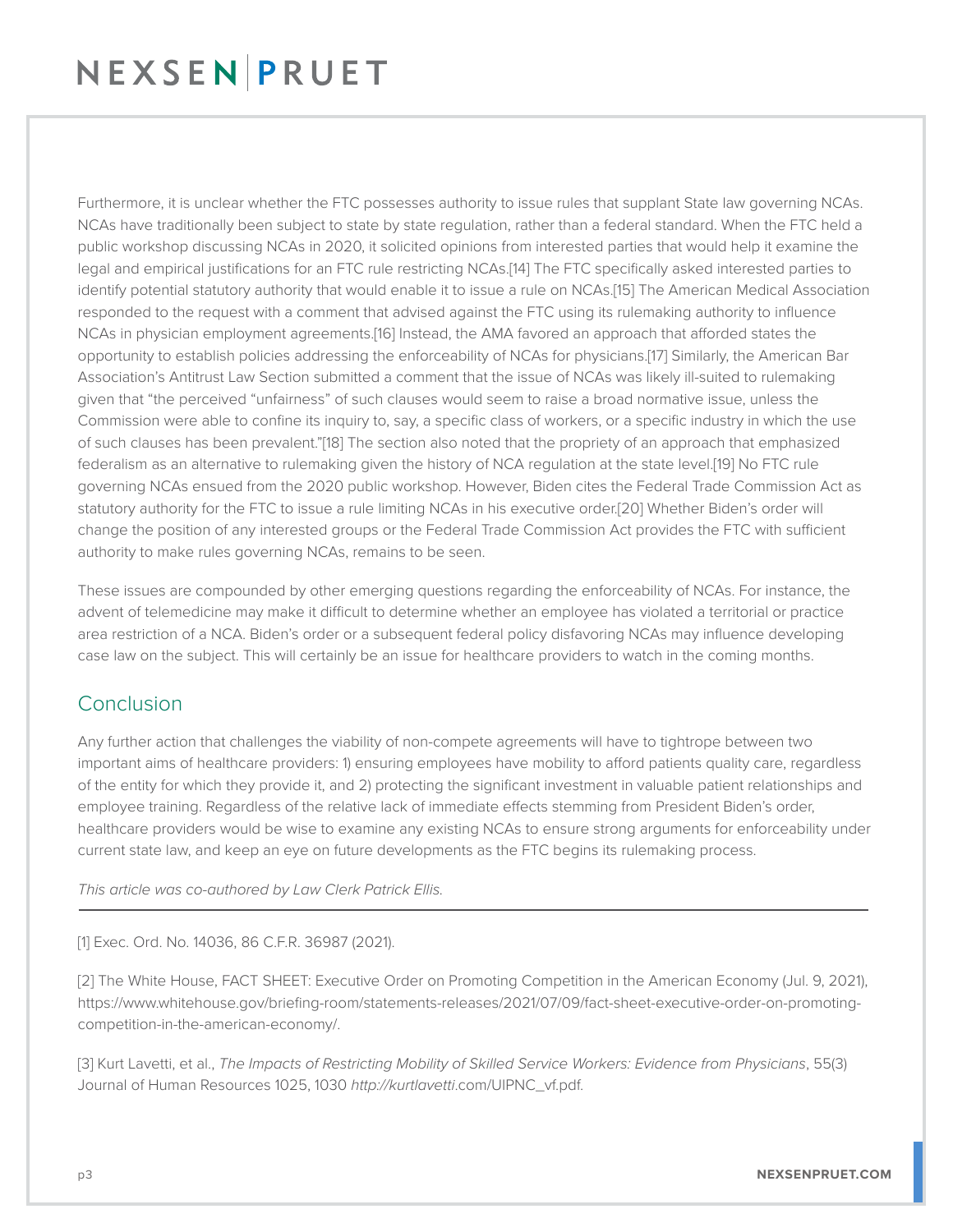## NEXSENPRUET

[4] *Id.* at 1064.

[5] *Aesthetic Facial & Ocular Plastic Surgery Ctr., P.A. v. Zaldivar*, 264 N.C. App. 260, 263, 826 S.E.2d 726 (2019) (quoting *United Labs., Inc. v. Kuykendall*, 322 N.C. 643, 649-50, 370 S.E.2d 375, 380 (1988)).

[6] *See Iredell Digestive Disease Clinic, P.A. v. Petrozza*, 92 N.C.App. 21, 30, 373 S.E.2d 449, 454 (1988) (stating that doctors are not immune from covenants not to compete).

[7] *Jeffrey R. Kennedy, D.D.S., P.A. v. Kennedy*, 160 N.C. App. 1, 9, 584 S.E.2d 328, 333 (2003).

[8] *See Iredell Digestive Disease Clinic, P.A. v. Petrozza*, 92 N.C.App. 21, 27, 373 S.E.2d 449, 453 (1988) (citing *Dick v. Geist*, 107 Idaho 931, 693 P.2d 1133 (App. 1985).

[9] *See Baugh v. Columbia Heart Clinic, P.A.*, 402 S.C. 1, 12, 738 S.E.2d 480, 486 (Ct. App. 2013) (citing *Rental Unif. Serv. of Florence, Inc. v. Dudley*, 278 S.C. 674, 675–76, 301 S.E.2d 142, 143 (1983)).

[10] *Faces Boutique, Ltd. v. Gibbs*, 318 S.C. 39, 42, 455 S.E.2d 707, 708 (Ct. App.1995) (citing *Rental*, 278 S.C. 674, 675, 301 S.E.2d 142, 143 (1983)).

[11] *See Baugh v. Columbia Heart Clinic, P.A.*, 402 S.C. 1, 15–21, 738 S.E.2d 480, 488–491 (Ct. App. 2013) (upholding a NCA that prohibited cardiologists from assisting another person's cardiology practice within twenty miles of their former employer).

[12] *See Id.* at 23–25, 492–93.

[13] Exec. Ord. No. 14036, 86 C.F.R. 36987 (2021).

[14] Fed. Trade Comm'n, *Non-Competes in the Workplace: Examining Antitrust and Consumer Protection Issues* (Jan. 9, 2020, 8:30 AM), https://www.ftc.gov/news-events/events-calendar/non-competes-workplace-examining-antitrustconsumer-protection-issues

[15] *Id.* 

[16] Letter from James L. Madara, MD, Exec. Vice President/CEO, Am. Med. Ass'n, to Joseph J. Simons, JD, Chairman, FTC (Feb. 7, 2020), https://searchlf.ama-assn.org/undefined/documentDownload?uri=%2Funstructured%2Fbinary% 2Fletter%2FLETTERS%2F2020-2-7-Letter-to-Simons-re-Non-Compete-in-the-Workplace.pdf.

[17] *Id.* 

[18] Letter from Brian R. Henry, Chair, ABA Antitrust L. Section, to Bilal Sayyed, Dir., FTC Off. of Pol'y Plan. (Apr. 24, 2020), https://www.americanbar.org/content/dam/aba/administrative/antitrust\_law/comments/april-2020/ comment-42420-ftc.pdf.

[19] *Id.*